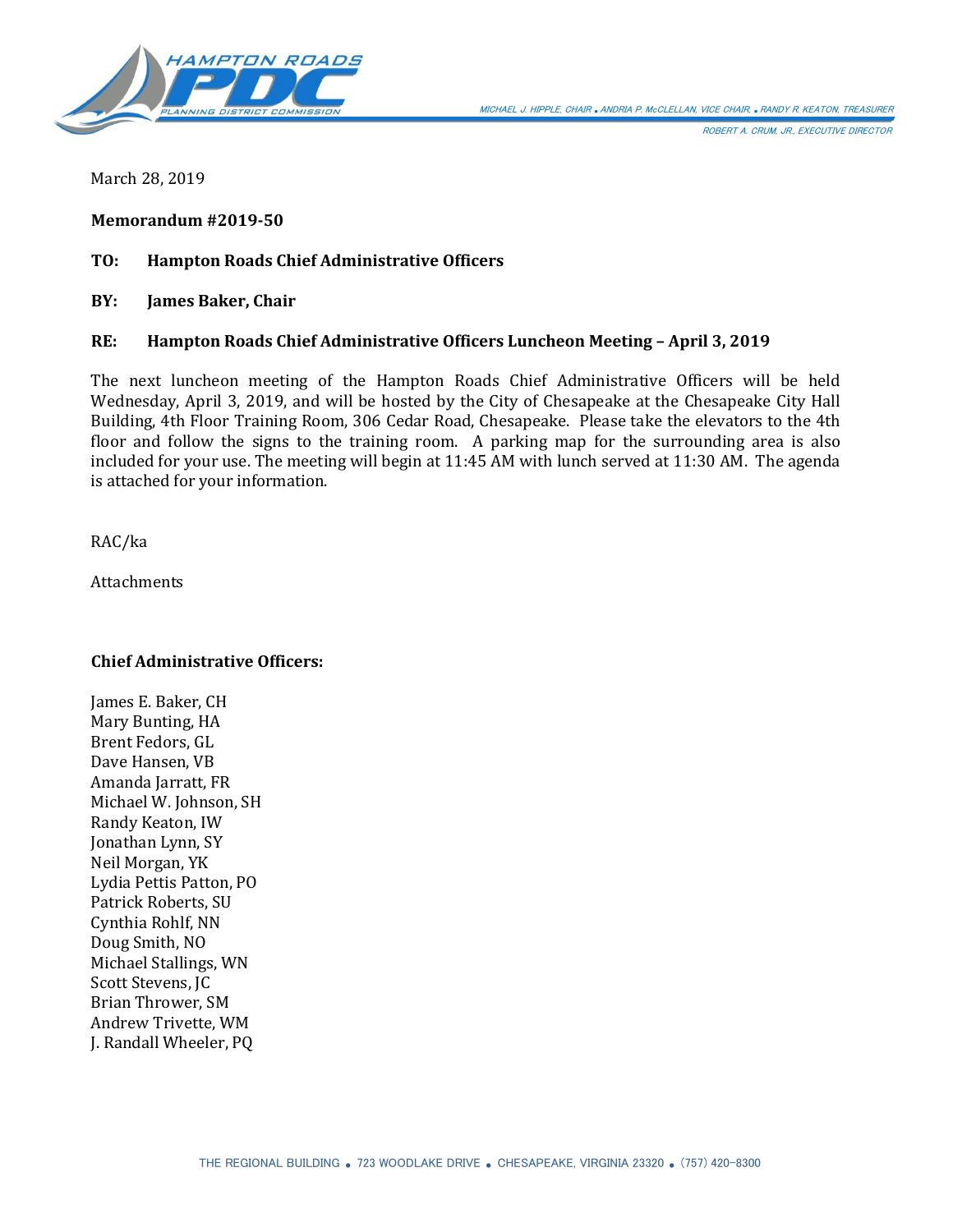

G... \Shared \AcadFiles \Parking Plan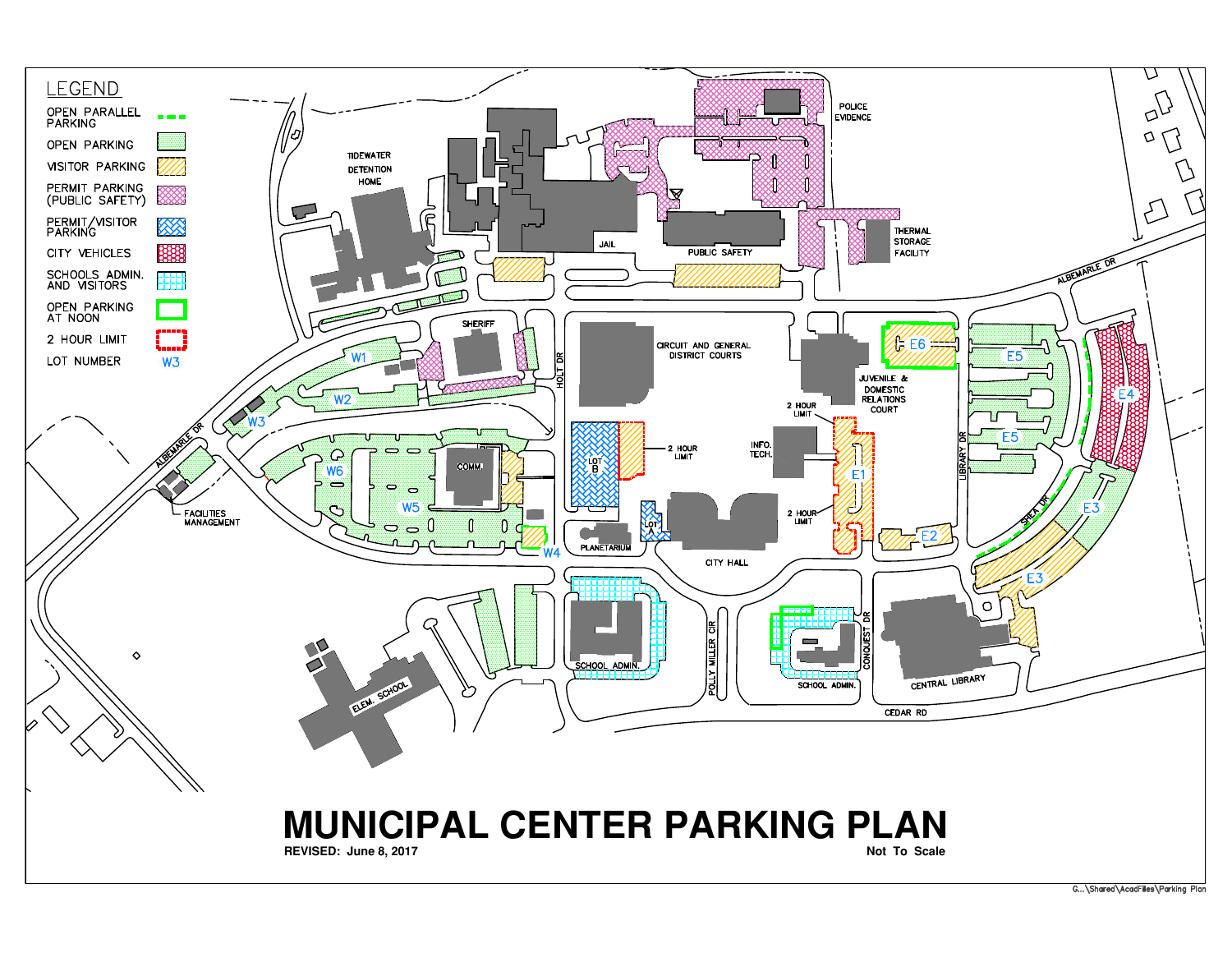**Hampton Roads Chief Administrative Officers (CAO) Meeting**

#### **APRIL 3, 2019 11:45 AM (Lunch served beginning at 11:30 AM)**

**Chesapeake City Hall Building 306 Cedar Road, Chesapeake, VA 23322 4th Floor Training Conference Room**

### **Take elevators to 4th Floor and follow Signs to Training Room**

- **I. Call to Order**
- **II. Meeting Minutes**

# **III. Approval of Agenda**

# **IV. Hampton Roads Regional Geographic Information System (GIS) Initiative**

The HRPDC, in partnership with the Hampton Roads Sanitation District, has been developing an open GIS data portal called HRGEO (Hampton Roads Geospatial Exchange Online). HRGEO currently houses dozens of integrated regional GIS layers incorporating information related to planning, environmental, recreation, transportation, water resources, and coastal resiliency topics. Additionally, staff worked with localities to develop a process for building a regional parcels layer which is hosted at HRGEO. Senior Regional Planner and HRPDC Geographic Information Systems Professional Sara Kidd will brief the Committee on the progress of HRGEO and invite input on this effort.

# **V. Hampton Roads Economic Development Alliance Memorandum of Agreement**

CAO Committee members will be asked to provide an update on the status of the HREDA Memorandum of Agreement in their localities.

### **VI. Eastern Virginia Regional Industrial Facility Alliance**

At the March 6th CAO Committee meeting, a briefing was provided on the Eastern Virginia Regional Industrial Facility Authority (EVRIFA) by Neil Morgan from York County. The EVRIFA operates under the guidelines set by the Code of Virginia and allows multiple localities to work together as a region. This RIFA supports revenue sharing and serves as a mechanism for sharing resources. The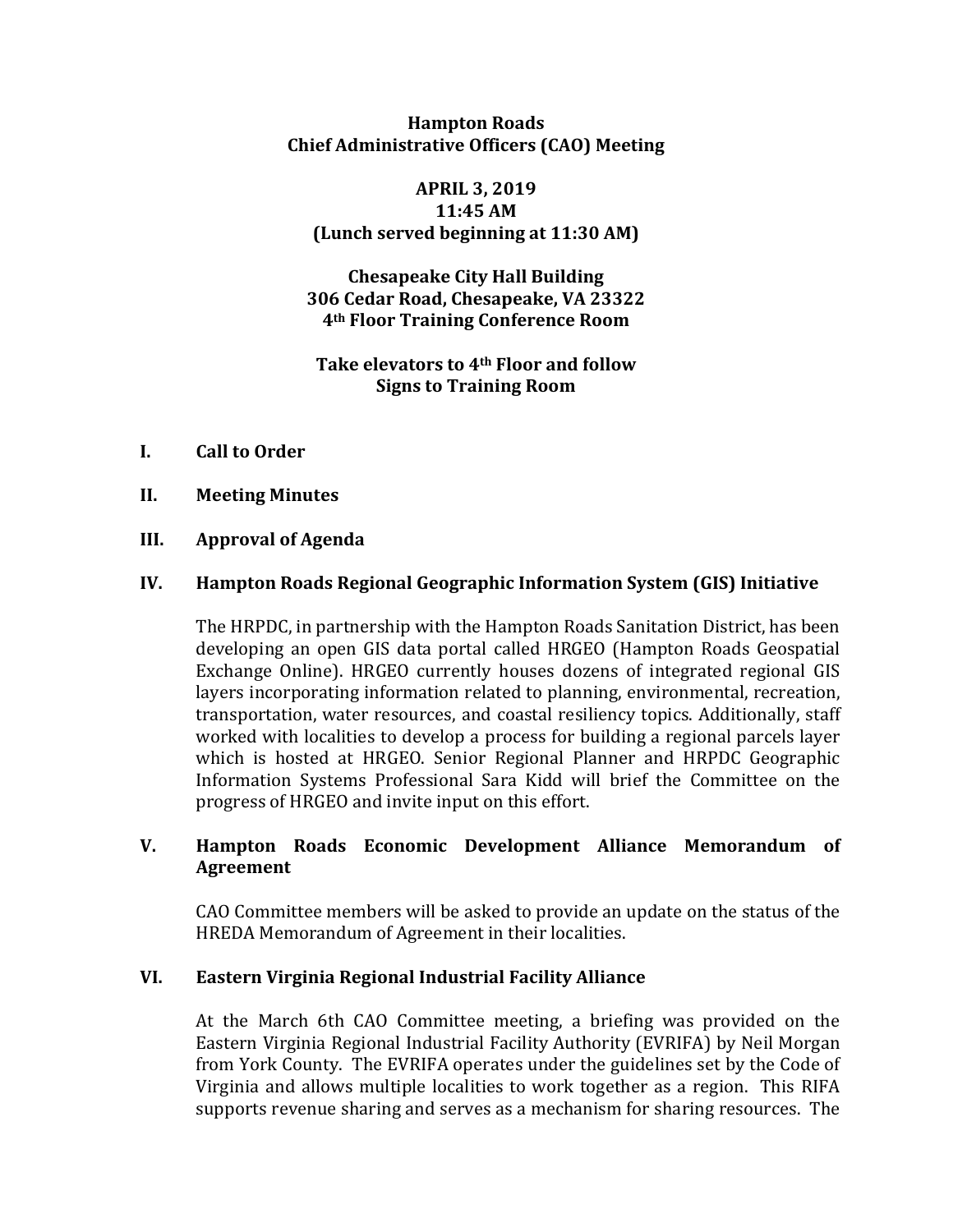initial member localities of the EVRIFA are the Cities of Hampton, Newport News, Poquoson and Williamsburg and the Counties of Gloucester, James City and York. The EVRIFA may be expanded to include any locality in the region that would have been eligible to be an initial member.

Following this discussion, there was a consensus among CAO Committee members that the RIFA framework would offer a valuable tool for the region's localities to use for collaboration around economic development site preparation and revenue sharing. There was also consensus that having the Southside localities consider joining the existing EVRIFA offered more advantages than formation of a second RIFA.

Since several localities were not able to attend last month's meeting, the CAOs agreed that discussions on the potential advantages that the EVRIFA could offer the Hampton Roads region be continued at this month's CAO Committee meeting.

### **VII. Other Business/Future Agenda Items**

# **VIII. Hampton Roads Transit (HRT) Update**

Mr. William Harrell, President and CEO of Hampton Roads Transit, will attend to provide an update on HRT activities. CAOs who participate in the HRT system are encouraged to take part in this conversation.

### **IX. Adjournment**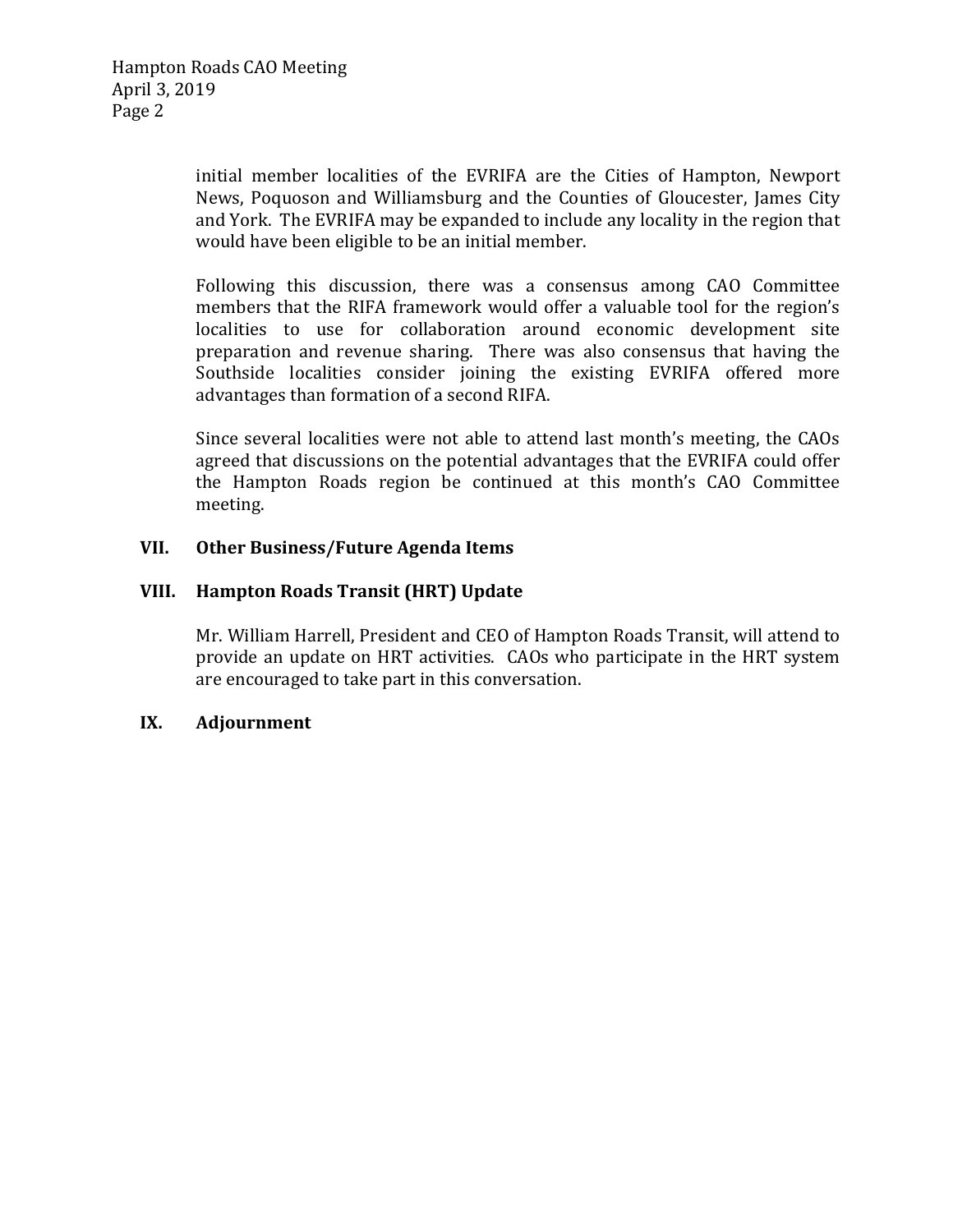### **Hampton Roads Planning District Commission Chief Administrative Officers Meeting Summary Minutes of March 6, 2019**

The Chief Administrative Officers (CAO) Committee meeting was called to order at 11:45 AM by James Baker, CAO Committee Chair and Chesapeake City Manager at the Franklin Business Center located at 601 North Mechanic Street in Franklin, Virginia. The following members were in attendance:

James Baker, Chesapeake Brent Fedors, Gloucester County Amanda Jarratt, Franklin Michael Johnson, Southampton County Randy Keaton, Isle of Wight County Neil Morgan, York County Doug Smith, Norfolk Michael Stallings, Windsor Scott Stevens, James City County Brian Thrower, Smithfield Andrew Trivette, Williamsburg Sandy Wanner and Jonathan Lynn, Surry County Randy Wheeler, Poquoson

Others Recorded Attending:

Robert Crum, HRPDC Keith Cannady, HRPDC Greg Grootendorst, HRPDC John Sadler, HRPDC David Long, Tidewater Emergency Medical Services Council Erin Sutton, Director, Virginia Beach Office of Emergency Management Hui-Shan Walker, Director, Hampton Emergency Management Office Erin Carter, Congresswoman Elaine Luria Drew Lumpkin, Senator Tim Kaine Steve Herbert, Hampton Roads Economic Development Alliance

Mr. Baker opened the meeting by thanking Ms. Jarratt for hosting today's meeting at the Franklin Business Center. Ms. Jarratt provided the CAO Committee a brief overview of the Business Center, which serves as an incubator for start-up businesses. She also discussed the history of the building that hosts this facility and offered members who could remain after today's meeting a tour of the building.

Mr. Wanner introduced Jonathan Lynn, who was recently named the new County Administrator for Surry County.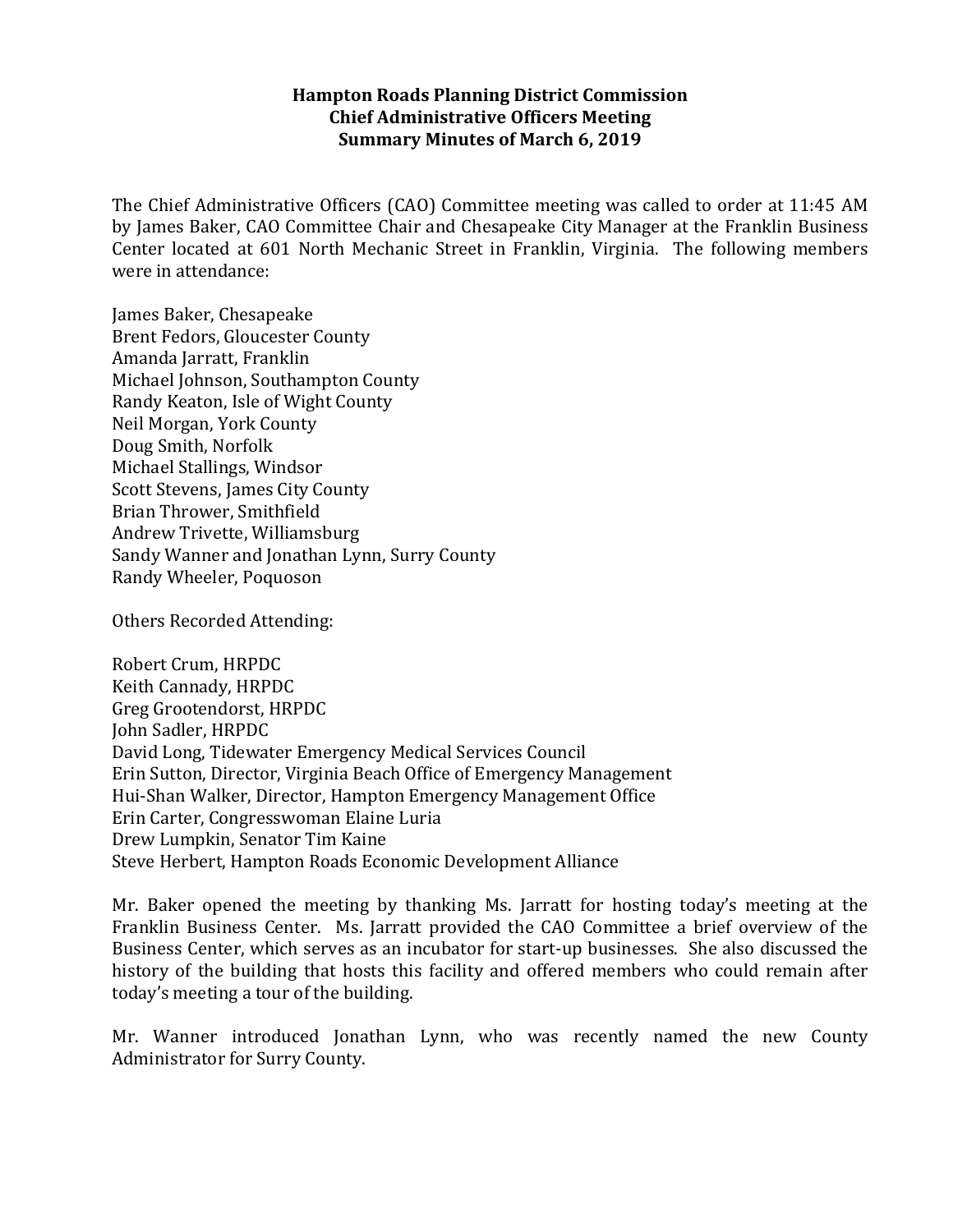## **Meeting Minutes**

Mr. Baker referenced the Summary Minutes from the February 6, 2019 CAO Committee meeting that were included in the agenda package. He asked if there were any additions or revisions to the Summary Minutes. There being none, the Summary Minutes from the February 6, 2019 meeting were accepted by consensus.

# **Approval of Agenda**

Mr. Baker asked if there were any additions or revisions to today's agenda. There being none, the agenda was accepted as distributed by consensus of the CAO Committee.

### **Hampton Roads Metropolitan Medical Response System**

Mr. Crum introduced David Long, Executive Director of the Tidewater Emergency Medical Services Council. Mr. Long was joined by Hui-Shan Walker from Hampton, who serves as chair of the All Hazards Advisory Committee (AHAC) and Erin Sutton from Virginia Beach.

Mr. Long began by reviewing the history of the MMRS program, noting that it is a federal contract program:

- 1999 Virginia Beach designated
- FY99 Federal contract for \$2M
- 2000 Norfolk designated
- 2002 Chesapeake, Newport News designated
- Plan for response to chemical weapons attack
- 2002 CAOs established a sustainment fund
	- $\bullet$  \$ 0.10 per capita January 1 June 30, 2002 with an increase to \$0.20 on July 1, 2002
- 2002 HRPDC and TEMS sign first contract
- 2004 Transitioned to a Federal Grant Program
	- **Program transitioned to All-Hazards (CBRNE)**
- 2004 2019 received an additional \$15M
- 2014 Final MMRS federal grant dollars spent
- 2014 To-Date Sustainment Funds

Mr. Long continued by reviewing the MMRS program assets:

- Program assets are currently valued at:
	- Strike Team Caches (2) \$ 4M
	- $\blacksquare$  DMSU (11) \$825,000
	- $\blacksquare$  MCETU (10) \$750,000
	- $\sim$  SSU (13) \$1.95 M
	- $\bullet$  BSU (2) \$100,000
	- Pharmaceuticals \$175,000
	- **TOTAL VALUE - \$7,800,000**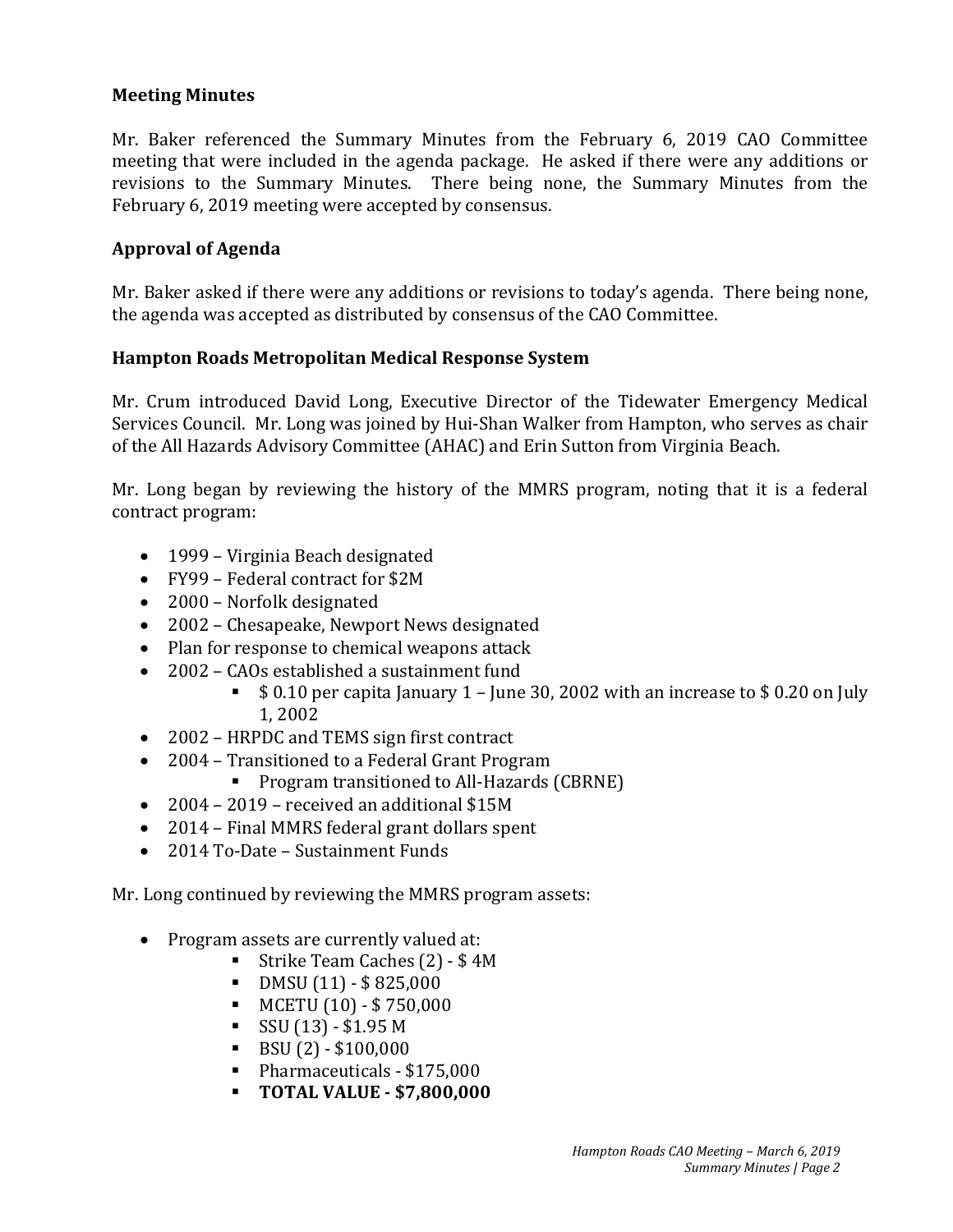Mr. Long noted that MMRS maintains the regionally adopted Mass Casualty Incident Response Guide, offers classes and training and conducts and supports preparedness exercises. Over 2,250 individuals have been trained through MMRS programs. He also reviewed the program's pharmaceutical caches, disaster response equipment and strike team. Mr. Long, Ms. Walker and Ms. Sutton also reviewed the regional support that the MMRS program has provided over the past decade throughout the Hampton Roads region.

Mr. Long noted that at current funding levels, the MMRS program is experiencing an approximate annual operating deficit of \$250,000. Without additional funding, significant program cuts must be introduced beginning January 2020. These cuts could include the reduction or elimination of MMRS sponsored training, pharmaceutical caches (antibiotics, nerve agent antidotes and hazmat antidotes) and Strike Team (training and exercises, PPE, uniforms, gear and sell/reallocate equipment). Mr. Long noted that there is no dedicated funding for capital budget expenditures.

Ms. Walker and Ms. Sutton joined Mr. Long in discussing the consequences and impact on regional preparedness should these resources not be maintained, including:

- Decrease regional standardization of equipment
- Decrease current regional capacity
- Increase in number of THIRA Capability Gaps
- Place greater burden on local Fire/EMS agencies
- Increase in State and Federal requests

Three funding scenarios were presented, ranging from the current funding level of \$0.20 per capita, to increases resulting in funding scenarios of \$0.30 and \$0.40 per capita. The impacts of each funding scenario were described to the CAO Committee.

In conclusion, Mr. Long noted that the MMRS program has more than 18 years of history in Hampton Roads and is considered the gold standard for MMRS programs. To sustain our current regional capabilities and capacity to respond to medical consequences of an incident, we must identify funding to cover shortfalls including capital expenditure needs or consider options for program reduction with direction from the CAO Committee.

Mr. Baker facilitated a roundtable discussion with the CAO Committee. Overall, members noted and agreed with the value that the MMRS program provides to Hampton Roads localities and were supportive of these efforts. CAO Committee members did note that it was difficult to make a decision on whether to increase funding to the MMRS program without having a good understanding of what other emergency management funding needs/gaps might exist. Committee members indicated that they did not want to make a decision to fund something today, only to find out that they might be presented with a more important funding request at a later date. The CAO Committee requested the following information:

• A listing of what items/programs are currently funded through the Urban Areas Security Initiative (UASI) and other funding programs and what items/programs did not make the funding list for these programs.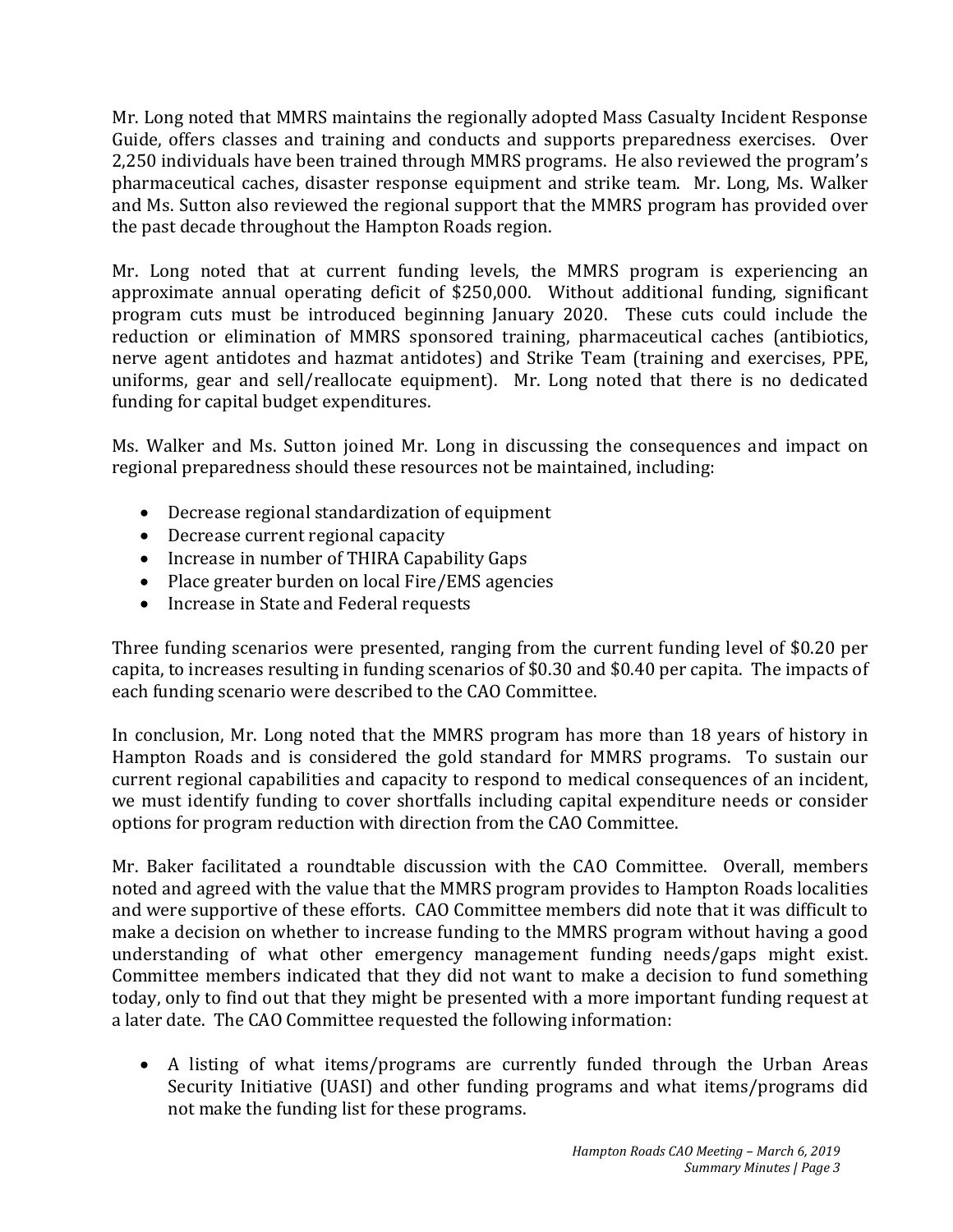• An indication of other anticipated funding gaps in the area of emergency management that the localities may be asked to address.

After receiving this information, the CAOs indicated that they would be in a position to compare various emergency management funding needs with the needs of the MMRS program and make an informed and strategic decision.

## **Regional Industrial Facility Authority**

Mr. Crum reported that at the February 21 HRPDC meeting, the Commission received a presentation on the Regional Economic Development Sites Inventory. Following this presentation on the Regional Economic Development Sites Inventory. presentation and discussion, the HRPDC unanimously approved the following action:

# *"The HRPDC supports a regional approach to site readiness and directs staff to explore funding opportunities to advance site readiness in Hampton Roads."*

During this discussion, HRPDC members also expressed support for considering joint site development and revenue sharing. As part of this discussion, it was noted that the Peninsula localities have developed a Regional Industrial Facility Authority (RIFA), which operates under guidelines set by the Code of Virginia and allows multiple localities to work together as a region.

Mr. Morgan, York County Administrator, provided the CAO Committee an overview of the Eastern Virginia Regional Industrial Facility Authority (EVRIFA). The initial member localities of the EVRIFA are the Cities of Hampton, Newport News, Poquoson and Williamsburg and the Counties of Gloucester, James City and York. The EVRIFA may be expanded to any locality within the region that would have been eligible to be an initial member. Mr. Morgan summarized the process for forming the EVRIFA and explained that this structure supports revenue sharing and serves as a mechanism for sharing resources. The EVRIFA was part of the Unmanned Systems GO Virginia application that was submitted by the HRPDC.

Following this presentation, the CAO Committee held a conversation about the EVRIFA and its potential. Members agreed that this RIFA could provide the organizational framework to provide for regional cooperation related to investment in infrastructure to prepare economic development sites for job creation, and also provide for revenue sharing among participating localities. CAO Committee members agreed that this would be an excellent tool that could assist the Hampton Roads Economic Development Alliance in their efforts to advance economic development proposals and attract business investment to our region. It was noted that if localities join the EVRIFA, that participation in any opportunity would be completely voluntary. Even though a locality was part of the RIFA, each locality would only participate in those opportunities that offered benefit to their community.

The consensus among CAO members in attendance was that rather than having two RIFAs in the region, it would make most sense for the Southside localities to join the EVRIFA. It was noted that not all localities were represented at today's meeting, and it would be beneficial to continue this discussion at next month's Committee meeting.